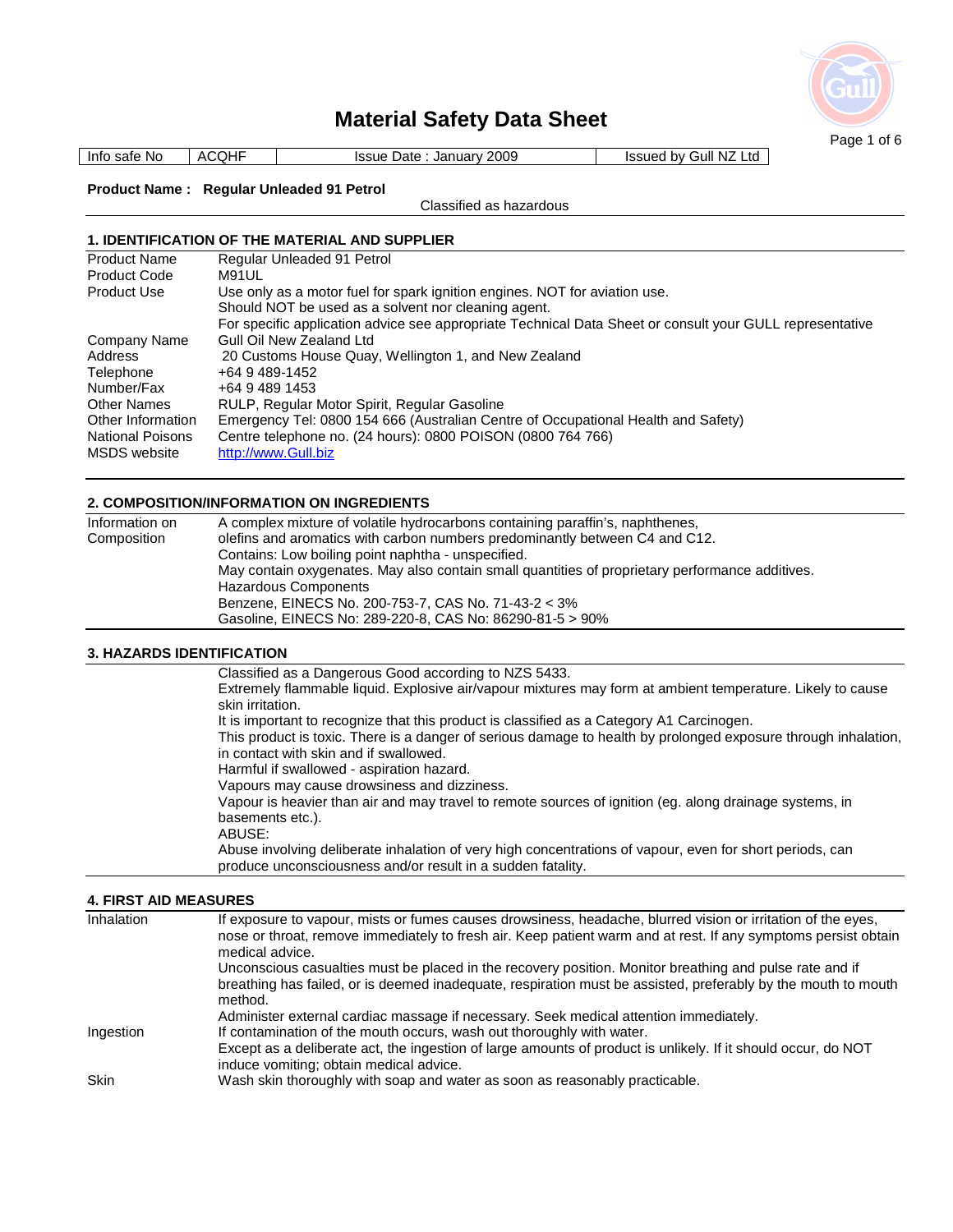

|                                       |                  |                                                                                                                                   |                       | Page 2 of 6 |  |
|---------------------------------------|------------------|-----------------------------------------------------------------------------------------------------------------------------------|-----------------------|-------------|--|
| Info safe No                          | <b>ACQHF</b>     | Issue Date: January 2009                                                                                                          | Issued by Gull NZ Ltd |             |  |
| Product Name:                         |                  | Regular Unleaded 91 Petrol                                                                                                        |                       |             |  |
|                                       |                  |                                                                                                                                   |                       |             |  |
|                                       |                  | Classified as hazardous                                                                                                           |                       |             |  |
|                                       |                  | Remove heavily contaminated clothing and wash underlying skin.                                                                    |                       |             |  |
|                                       |                  | In extreme situations of saturation with this product, drench with water, remove clothing as soon as possible                     |                       |             |  |
|                                       |                  | and wash skin with soap and water.                                                                                                |                       |             |  |
|                                       |                  | Seek medical advice if skin becomes red, swollen or painful.                                                                      |                       |             |  |
| Eye                                   |                  | Wash eye thoroughly with copious quantities of water, ensuring eyelids are held open. Obtain medical advice                       |                       |             |  |
|                                       |                  | if any pain or redness develops or persists.<br>Treatment should in general be symptomatic and directed to relieving any effects. |                       |             |  |
| Advice to Doctor                      |                  | Product can be aspirated on swallowing or following regurgitation of stomach contents, and can cause severe                       |                       |             |  |
|                                       |                  | and potentially fatal chemical pneumonitis, which will require urgent treatment. Because of the risk of                           |                       |             |  |
|                                       |                  | aspiration, induction of vomiting and gastric lavage should be avoided.                                                           |                       |             |  |
|                                       |                  | Gastric lavage should be undertaken only after endotracheal intubation.                                                           |                       |             |  |
|                                       |                  | Monitor for cardiac dysrhythmias.                                                                                                 |                       |             |  |
|                                       |                  |                                                                                                                                   |                       |             |  |
| <b>5. FIRE FIGHTING MEASURES</b>      |                  |                                                                                                                                   |                       |             |  |
|                                       |                  | For major fires call the Fire Service. Ensure an escape path is always available from any fire.                                   |                       |             |  |
|                                       |                  | There is a danger of flashback if sparks or hot surfaces ignite vapour.                                                           |                       |             |  |
|                                       |                  | Use foam, dry powder or water fog. DO NOT use water jets.                                                                         |                       |             |  |
|                                       |                  | Fires in confined spaces should be dealt with by trained personnel wearing approved breathing apparatus.                          |                       |             |  |
|                                       |                  | Any spillage should be regarded as a potential fire risk.                                                                         |                       |             |  |
| Hazardous                             |                  | Toxic fumes may be evolved on burning or exposure to heat.                                                                        |                       |             |  |
| Combustion                            |                  | See Stability and Reactivity, Section 10 of this Safety Data Sheet.                                                               |                       |             |  |
| <b>Products</b>                       |                  |                                                                                                                                   |                       |             |  |
| <b>6. ACCIDENTAL RELEASE MEASURES</b> |                  |                                                                                                                                   |                       |             |  |
|                                       |                  | As this product has a very low flash point any spillage or leak is a severe fire and/or explosion hazard.                         |                       |             |  |
|                                       |                  | Spilled material may make surfaces slippery.                                                                                      |                       |             |  |
|                                       |                  | It is advised that stocks of suitable absorbent material should be held in quantities sufficient to deal with any                 |                       |             |  |
|                                       |                  | spillage which may be reasonably anticipated.                                                                                     |                       |             |  |
|                                       |                  | Vapour is heavier than air and may travel to remote sources of ignition (eg. along drainage systems, in                           |                       |             |  |
|                                       | basements etc.). |                                                                                                                                   |                       |             |  |
|                                       |                  | Isolate spillage from all ignition sources including road traffic.                                                                |                       |             |  |
|                                       |                  | Evacuate all non essential personnel from the immediate area.                                                                     |                       |             |  |
|                                       |                  | If spillage has occurred in a confined space, ensure adequate ventilation and check that a safe, breathable                       |                       |             |  |
|                                       |                  | atmosphere is present before entry.                                                                                               |                       |             |  |
|                                       |                  | Ensure good ventilation.                                                                                                          |                       |             |  |
|                                       |                  | Wear protective clothing. See Exposure Controls/Personal Protection, section 8, of this Safety Data Sheet.                        |                       |             |  |
|                                       |                  | Large and uncontained spillages should be smothered with foam to reduce the risk of ignition.                                     |                       |             |  |
|                                       |                  | The foam blanket should be maintained until the area is declared safe.                                                            |                       |             |  |
|                                       |                  | Recovery of large spillages should be affected by specialist personnel.                                                           |                       |             |  |
|                                       |                  | Protect drains from potential spills to minimize contamination. Do not wash product into drainage system.                         |                       |             |  |
|                                       |                  | In the case of spillage on water, prevent the spread of product by the use of suitable barrier equipment.                         |                       |             |  |
|                                       |                  | Recover product from the surface. Protect environmentally sensitive areas and water supplies.                                     |                       |             |  |
|                                       |                  | Regular surveillance on the location of the spillage should be maintained.                                                        |                       |             |  |
|                                       |                  | In the event of spillages contact the appropriate authorities.                                                                    |                       |             |  |

### **7. HANDLING AND STORAGE**

Handling Ensure good ventilation and avoid as far as reasonably practicable the inhalation and contact with vapours, mists or fumes which may be generated during use. If such vapour, mists or fumes are generated, their concentration in the workplace air should be controlled to the lowest reasonably practicable level. Avoid contact with skin and observe good personal hygiene. Avoid contact with eyes. If splashing is likely to occur wear a full face visor or chemical goggles as appropriate. Do not siphon product by mouth. Whilst using do not eat, drink or smoke.

Take all necessary precautions against accidental spillage into soil or water.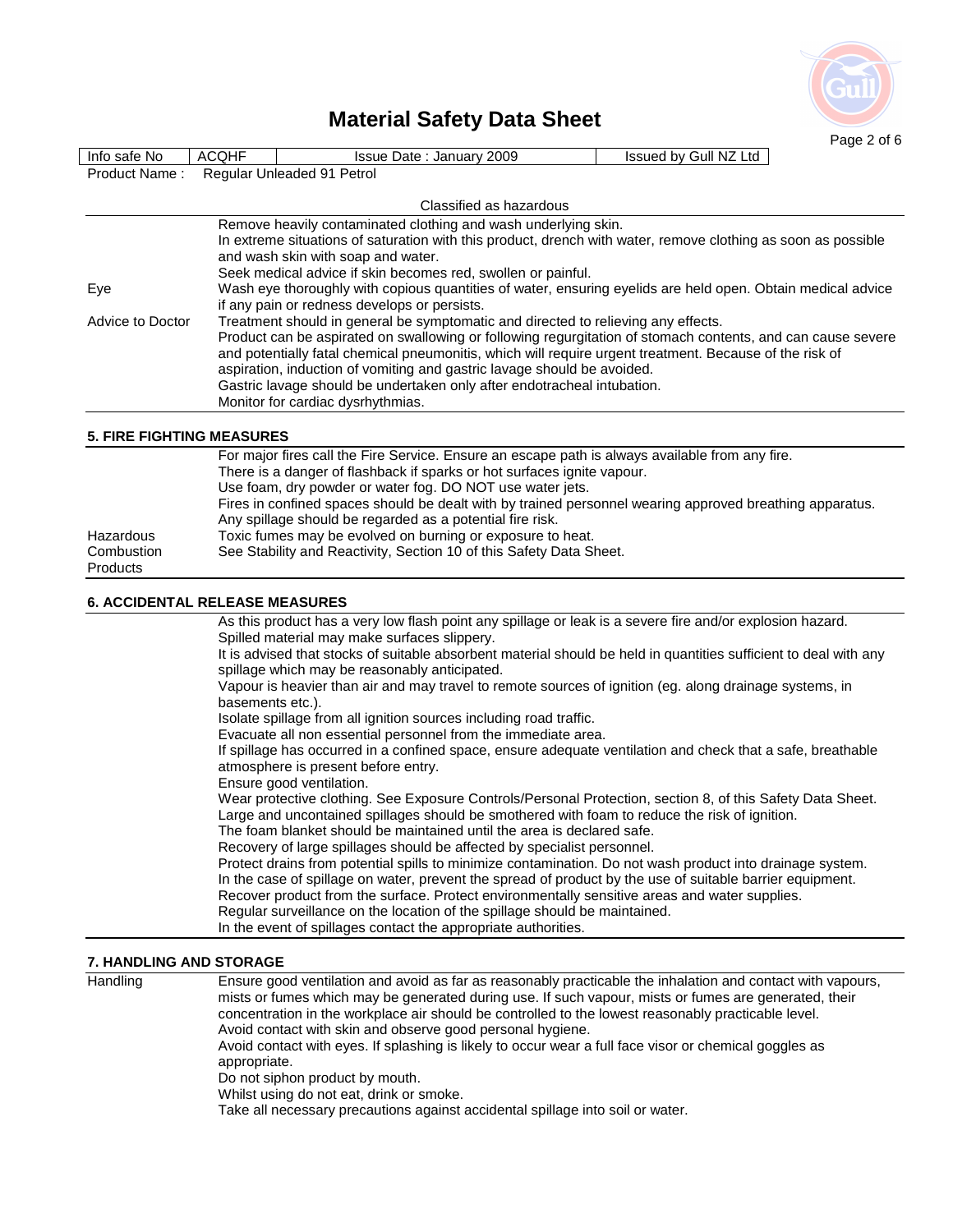

| Info safe No                                                                                                                                                                  | <b>ACQHF</b>               | Issue Date: January 2009                                                                                                                                                              | Issued by Gull NZ Ltd |
|-------------------------------------------------------------------------------------------------------------------------------------------------------------------------------|----------------------------|---------------------------------------------------------------------------------------------------------------------------------------------------------------------------------------|-----------------------|
| Product Name:                                                                                                                                                                 | Regular Unleaded 91 Petrol |                                                                                                                                                                                       |                       |
|                                                                                                                                                                               |                            |                                                                                                                                                                                       |                       |
|                                                                                                                                                                               |                            | Classified as hazardous                                                                                                                                                               |                       |
| Storage                                                                                                                                                                       |                            | Store and dispense only in well ventilated areas away from heat and sources of ignition.                                                                                              |                       |
|                                                                                                                                                                               |                            | Store and use only in equipment/containers designed for use with this product.                                                                                                        |                       |
|                                                                                                                                                                               |                            | Containers must be properly labeled and kept closed when not in use.                                                                                                                  |                       |
|                                                                                                                                                                               |                            | Do not remove warning labels from containers.                                                                                                                                         |                       |
|                                                                                                                                                                               |                            | Empty packages may contain some remaining product. Retain hazard warning labels on empty packages as a                                                                                |                       |
|                                                                                                                                                                               |                            | guide to the safe handling, storage and disposal of empty packaging.                                                                                                                  |                       |
| Do not enter storage tanks without breathing apparatus unless the tank has been well ventilated and the tank                                                                  |                            |                                                                                                                                                                                       |                       |
| atmosphere has been shown to contain hydrocarbon vapour concentrations of less than 1% of the lower<br>flammability limit and an oxygen concentration of at least 20% volume. |                            |                                                                                                                                                                                       |                       |
| Always have sufficient people standing by outside the tank with appropriate breathing apparatus and                                                                           |                            |                                                                                                                                                                                       |                       |
|                                                                                                                                                                               |                            | equipment to affect a quick rescue.                                                                                                                                                   |                       |
| Other Information                                                                                                                                                             | <b>Fire Prevention</b>     |                                                                                                                                                                                       |                       |
|                                                                                                                                                                               |                            | Light hydrocarbon vapours can build up in the headspace of tanks. Tank headspaces should always be                                                                                    |                       |
|                                                                                                                                                                               |                            | regarded as potentially flammable and care should be taken to avoid static electrical discharge and all ignition<br>sources during filling, ullaging and sampling from storage tanks. |                       |
|                                                                                                                                                                               |                            | When the product is pumped (e.g. during filling, discharge or ullaging) and when sampling, there is a risk of                                                                         |                       |
|                                                                                                                                                                               |                            | static discharge. Ensure equipment used is properly earthed or bonded to the tank structure.                                                                                          |                       |
|                                                                                                                                                                               |                            | Electrical equipment should not be used unless it is intrinsically safe (i.e. will not produce sparks).                                                                               |                       |
|                                                                                                                                                                               |                            | Explosive air/vapour mixtures may form at ambient temperature.                                                                                                                        |                       |
|                                                                                                                                                                               |                            | If product comes into contact with hot surfaces, or leaks occur from pressurized fuel pipes, the vapour or mists                                                                      |                       |
|                                                                                                                                                                               |                            | generated will create a flammability or explosion hazard.                                                                                                                             |                       |
|                                                                                                                                                                               |                            | Product contaminated rags; paper or material used to absorb spillages, represent a fire hazard, and should                                                                            |                       |
|                                                                                                                                                                               |                            | not be allowed to accumulate. Dispose of safely immediately after use.                                                                                                                |                       |
|                                                                                                                                                                               |                            | Empty containers represent a fire hazard as they may contain some remaining flammable product and vapour.                                                                             |                       |
|                                                                                                                                                                               |                            | Never cut, weld, solder or braze empty containers.                                                                                                                                    |                       |

### **8. EXPOSURE CONTROLS/PERSONAL PROTECTION**

| National Exposure      | If vapour, mists or fumes are generated, their concentration in the workplace                                   |
|------------------------|-----------------------------------------------------------------------------------------------------------------|
| <b>Standards</b>       | air should be controlled to the lowest reasonably practicable level.                                            |
|                        | Relevant exposure limits are:                                                                                   |
|                        | Petrol (Gasoline)                                                                                               |
|                        | NZWES Exposure Standard: 900 ppm (8hr TWA)                                                                      |
|                        | Benzene                                                                                                         |
|                        | NZWES Exposure Standard: 5ppm (8hr TWA).                                                                        |
|                        | Carcinogen category notice: Category A1. Established human carcinogen known to be carcinogenic to               |
|                        | humans. There is sufficient evidence to establish a causal association between human exposure to these          |
|                        | substances and the development of cancer. See Chapter 7: Carcinogens, published by the Occupational             |
|                        | Safety and Health Service, Department of Labour.                                                                |
|                        | Carcinogen Category A1 (Confirmed Human Carcinogen)                                                             |
|                        | Note: Several comprehensive reviews have been made of benzene toxicity over the recent years. It is not,        |
|                        | therefore, the intention of this documentation to exhaustively review all related scientific literature, but to |
|                        | summarise the available quantitative dose-response information with regard to exposure to low concentrations    |
|                        | of benzene. This information was used to provide guidelines for the Exposure Standards Working Group to set     |
|                        | an exposure standard for benzene.                                                                               |
| Respiratory            | If operations are such that exposure to vapour, mist or fume may be                                             |
| Protection             | anticipated, and then suitable approved respiratory equipment should be worn.                                   |
|                        | The use of respiratory equipment must be strictly in accordance with the manufacturers' instructions and any    |
|                        | statutory requirements governing its selection and use.                                                         |
| <b>Body Protection</b> | Wear face visor or goggles in circumstances where eye contact can accidentally occur.                           |
|                        | If skin contact is likely, wear impervious protective clothing and/or gloves.                                   |
|                        | Protective clothing should be regularly inspected and maintained; overalls should be dry-cleaned, laundered     |
|                        | and preferably starched after use.                                                                              |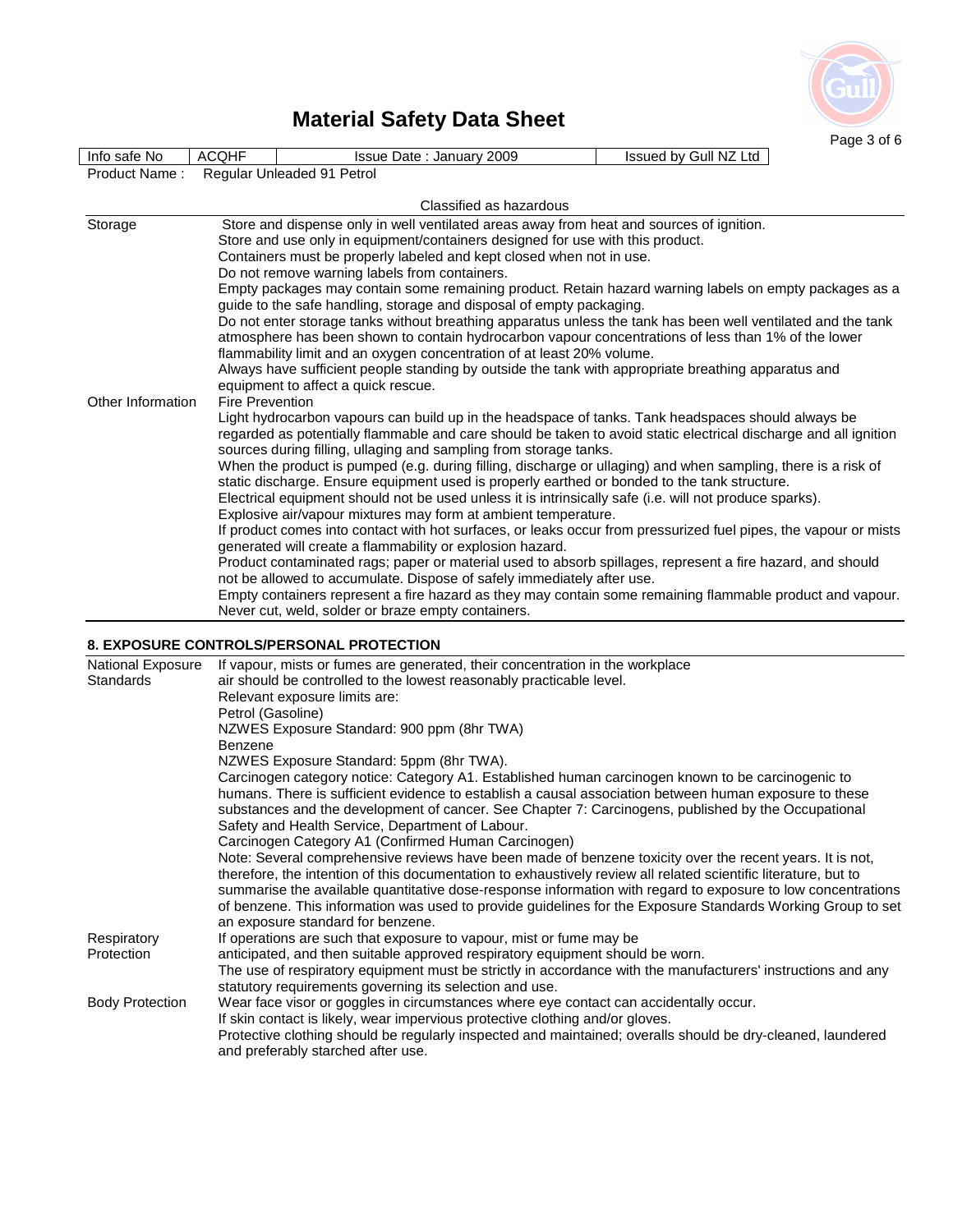

| <b>ACQHF</b><br>Issued by Gull NZ Ltd<br>Info safe No<br><b>Issue Date: January 2009</b> |
|------------------------------------------------------------------------------------------|
| Regular Unleaded 91 Petrol<br>Product Name:                                              |

## Classified as hazardous

## **9. PHYSICAL AND CHEMICAL PROPERTIES**

| Odour                          | Gasoline like                                         |
|--------------------------------|-------------------------------------------------------|
| <b>Boiling Point</b>           | 30 - 230°C Test Method: ASTM D 86                     |
| Vapour Pressure                | 60 - 90 kPa Test Method: ASTM D 323                   |
| <b>Physical State</b>          | Low viscosity liquid                                  |
| Colour                         | Purple/Pink                                           |
| Density                        | 735 kg/m <sup>3</sup> @ 15°C Test Method: ASTM D 1298 |
| <b>Flash Point</b>             | <-40°C (PMC) Test Method: ASTM D 93                   |
| <b>Flammable Limits</b><br>LEL | 0.6%                                                  |
| <b>Flammable Limits</b><br>UEL | 8.0%                                                  |
| Other Information              | Grades: Regular Unleaded 91 Petrol                    |

### **10. STABILITY AND REACTIVITY**

| Stability                               | Stable at ambient temperatures.                                                |
|-----------------------------------------|--------------------------------------------------------------------------------|
| Hazardous                               | Hazardous polymerization reactions will not occur.                             |
| Polymerization                          |                                                                                |
| Materials to Avoid                      | Avoid contact with strong oxidizing agents.                                    |
| Hazardous                               | Thermal decomposition products will vary with conditions.                      |
| Decomposition                           | Incomplete combustion will generate smoke, carbon dioxide and hazardous gases, |
| Products                                | including carbon monoxide.                                                     |
| Conditions to Avoid Sources of ignition |                                                                                |
|                                         | Avoid excessive heat.                                                          |

### **11. TOXICOLOGICAL INFORMATION**

| Inhalation             | Likely to be irritating to the respiratory tract if high concentrations of mists or vapour are inhaled.                                |
|------------------------|----------------------------------------------------------------------------------------------------------------------------------------|
|                        | May cause nausea, dizziness, headaches and drowsiness if high concentrations of vapour are inhaled.                                    |
|                        | ABUSE:                                                                                                                                 |
|                        | Abuse involving deliberate inhalation of very high concentrations of vapour, even for short periods, can                               |
|                        | produce unconsciousness and/or result in a sudden fatality.                                                                            |
|                        | Ingestion Unlikely to cause harm if accidentally swallowed in small doses, though larger quantities may cause<br>nausea and diarrhoea. |
|                        | Will injure the lungs if aspiration occurs, eg. During vomiting.                                                                       |
| <b>Skin</b>            | Likely to cause skin irritation.                                                                                                       |
|                        | Likely to result in chemical burns following prolonged wetting of the skin. (Eg. after a road traffic accident).                       |
| Eye                    | Unlikely to cause more than transient stinging or redness if accidental eye contact occurs.                                            |
| <b>Chronic Effects</b> | It is important to recognize that this product is classified as a Category A1 Carcinogen - Confirmed Human                             |
|                        | Carcinogen according to the Occupational Safety and Health Service of the Department of Labour. The                                    |
|                        | substance is carcinogenic to humans based on the weight of evidence from epidemiological studies.                                      |
|                        | Contains Benzene. Prolonged or repeated exposure to benzene can cause anaemia and other blood                                          |
|                        | diseases, including leukaemia.                                                                                                         |
|                        | This product is toxic. There is a danger of serious damage to health by prolonged exposure through inhalation,                         |
|                        | in contact with skin and if swallowed.                                                                                                 |
|                        |                                                                                                                                        |

### **12. ECOLOGICAL INFORMATION**

| Mobility               | Spillages may penetrate the soil causing ground water contamination.        |
|------------------------|-----------------------------------------------------------------------------|
| Persistence /          | This product are inherently biodegradable.                                  |
| Degradability          |                                                                             |
| <b>Bioaccumulation</b> | There is no evidence to suggest bioaccumulation will occur.                 |
| Acute Toxicity -       | Aquatic toxicity                                                            |
| <b>Other Organisms</b> | Very toxic to aquatic microorganisms, likely to cause severe short-term and |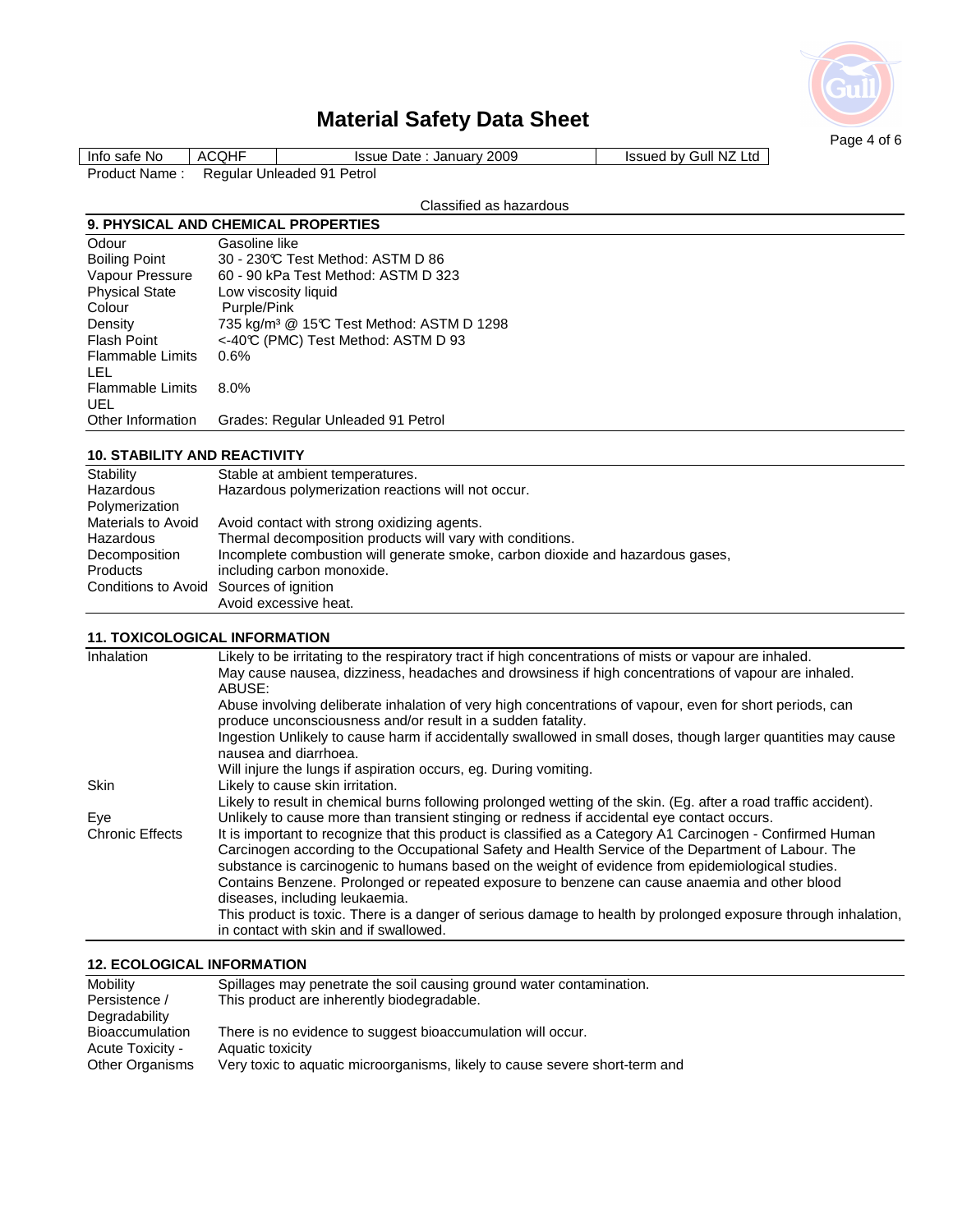

|                                    |                                                                                                                                                                                                                                                                                        | Page 5 of 6                                                                                              |  |
|------------------------------------|----------------------------------------------------------------------------------------------------------------------------------------------------------------------------------------------------------------------------------------------------------------------------------------|----------------------------------------------------------------------------------------------------------|--|
| Info safe No                       | <b>ACQHF</b><br>Issue Date: January 2009                                                                                                                                                                                                                                               | Issued by Gull NZ Ltd                                                                                    |  |
| Product Name:                      | Regular Unleaded 91 Petrol                                                                                                                                                                                                                                                             |                                                                                                          |  |
|                                    |                                                                                                                                                                                                                                                                                        | Classified as hazardous                                                                                  |  |
|                                    | May cause longer term adverse effects in the aquatic environment.                                                                                                                                                                                                                      |                                                                                                          |  |
|                                    |                                                                                                                                                                                                                                                                                        | Spills may form a film on water surfaces causing physical damage to organisms.                           |  |
|                                    |                                                                                                                                                                                                                                                                                        | Most moderate spills will evaporate or disperse within 24 hours. Oxygen transfer could also be impaired. |  |
| <b>13. DISPOSAL CONSIDERATIONS</b> |                                                                                                                                                                                                                                                                                        |                                                                                                          |  |
|                                    | Dispose of via an authorized person/ licensed waste disposal contractor in accordance with local regulations.                                                                                                                                                                          |                                                                                                          |  |
|                                    | Empty packages may contain some remaining product. Hazard warning labels are a guide to the safe handling                                                                                                                                                                              |                                                                                                          |  |
|                                    | of empty packaging and should not be removed.<br>Empty containers represent a fire hazard as they may contain flammable product residues and vapour. Never<br>weld, solder or braze empty containers.<br>Materials contaminated with product should be treated as extremely flammable. |                                                                                                          |  |
|                                    |                                                                                                                                                                                                                                                                                        |                                                                                                          |  |
|                                    |                                                                                                                                                                                                                                                                                        |                                                                                                          |  |
|                                    | Disposal should be in accordance with local regulations.                                                                                                                                                                                                                               |                                                                                                          |  |
| <b>14. TRANSPORT INFORMATION</b>   |                                                                                                                                                                                                                                                                                        |                                                                                                          |  |
|                                    |                                                                                                                                                                                                                                                                                        | This material is classified as a Class 3 - Flammable Liquid according to NZS 5433:1999 Transport of      |  |
|                                    | Dangerous Goods on Land.                                                                                                                                                                                                                                                               |                                                                                                          |  |
|                                    | Must not be loaded in the same freight container or on the same vehicle with:<br>- (Class 1) Explosives                                                                                                                                                                                |                                                                                                          |  |
|                                    | - (Class 2.1) Flammable gases                                                                                                                                                                                                                                                          |                                                                                                          |  |
|                                    | - (Class 2.3) Toxic gases                                                                                                                                                                                                                                                              |                                                                                                          |  |
|                                    | - (Class 4.2) spontaneously combustible substances                                                                                                                                                                                                                                     |                                                                                                          |  |
|                                    | - (Class 5.1) Oxidizing substances                                                                                                                                                                                                                                                     |                                                                                                          |  |
|                                    | - (Class 5.2) Organic peroxides or<br>- (Class 7) Radioactive materials unless specifically exempted.                                                                                                                                                                                  |                                                                                                          |  |
|                                    | Must not be loaded with in the same freight container; and on the same vehicle must be separated horizontally                                                                                                                                                                          |                                                                                                          |  |
|                                    | by at least 3 meters unless all but one are packed in separate freight containers with:                                                                                                                                                                                                |                                                                                                          |  |
|                                    | - (Class 4.3) Dangerous when wet substances                                                                                                                                                                                                                                            |                                                                                                          |  |
|                                    | Goods of packing group II or III may be loaded in the same freight container or on the same vehicle if                                                                                                                                                                                 |                                                                                                          |  |
|                                    | transported in segregation devices with:<br>- (Class 4.2), spontaneously combustible substances                                                                                                                                                                                        |                                                                                                          |  |
|                                    | - (Class 4.3), Dangerous when wet substances                                                                                                                                                                                                                                           |                                                                                                          |  |
|                                    | - (Class 5.1), Oxidizing substances                                                                                                                                                                                                                                                    |                                                                                                          |  |
|                                    | - (Class 5.2) Organic peroxides<br>1203                                                                                                                                                                                                                                                |                                                                                                          |  |
| U.N. Number                        |                                                                                                                                                                                                                                                                                        |                                                                                                          |  |
| Proper Shipping<br>Name            | <b>PETROL</b>                                                                                                                                                                                                                                                                          |                                                                                                          |  |
| DG Class                           | 3                                                                                                                                                                                                                                                                                      |                                                                                                          |  |
| Hazchem Code                       | 3[Y]E                                                                                                                                                                                                                                                                                  |                                                                                                          |  |
| Packaging Method                   | 3.8.3                                                                                                                                                                                                                                                                                  |                                                                                                          |  |
| Packing Group                      | $\mathbf{H}$<br>Marine Transport                                                                                                                                                                                                                                                       |                                                                                                          |  |
| Storage and<br>Transport           | Classified as Dangerous Goods by the criteria of the International Maritime Dangerous Goods (IMDG) Code                                                                                                                                                                                |                                                                                                          |  |
|                                    | for transport by sea.                                                                                                                                                                                                                                                                  |                                                                                                          |  |
|                                    | UN-No:                                                                                                                                                                                                                                                                                 | 1203                                                                                                     |  |
|                                    | Class:                                                                                                                                                                                                                                                                                 | 3 Flammable Liquid                                                                                       |  |
|                                    | Packing group:                                                                                                                                                                                                                                                                         | Ш<br><b>PETROL</b>                                                                                       |  |
|                                    | Proper Shipping Name:<br>EmS:                                                                                                                                                                                                                                                          | 3-07                                                                                                     |  |
|                                    | Stowage and Segregation Category:                                                                                                                                                                                                                                                      | Е                                                                                                        |  |
|                                    | Air Transport                                                                                                                                                                                                                                                                          |                                                                                                          |  |
|                                    | Classified as Dangerous Goods by the criteria of the International Air Transport Association (IATA) Dangerous                                                                                                                                                                          |                                                                                                          |  |
|                                    | Goods Regulations for transport by air.                                                                                                                                                                                                                                                |                                                                                                          |  |
|                                    | $UN-No:$<br>Class:                                                                                                                                                                                                                                                                     | 1203<br>3 Flammable Liquid                                                                               |  |
|                                    | Packing group:                                                                                                                                                                                                                                                                         | Ш                                                                                                        |  |
|                                    | Proper Shipping Name:                                                                                                                                                                                                                                                                  | <b>PETROL</b>                                                                                            |  |
| <b>EPG Number</b>                  | 3.1.001                                                                                                                                                                                                                                                                                |                                                                                                          |  |
| <b>IERG Number</b>                 | 14                                                                                                                                                                                                                                                                                     |                                                                                                          |  |
| <b>IMO Marine</b><br>Pollutant     | This product is a marine pollutant according to the International Maritime                                                                                                                                                                                                             |                                                                                                          |  |
|                                    | Dangerous Goods (IMDG) Code.                                                                                                                                                                                                                                                           |                                                                                                          |  |